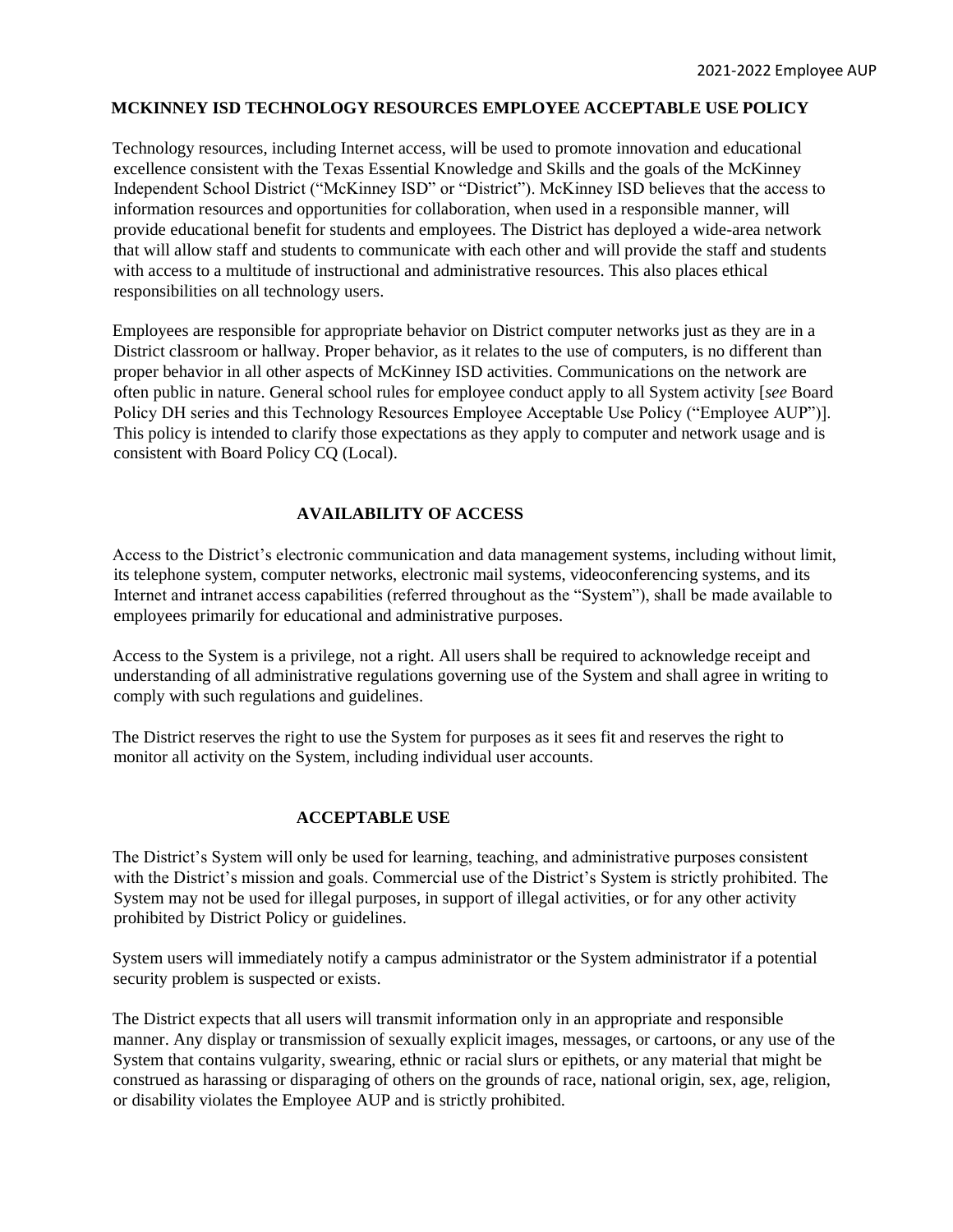System users should be mindful that use of school-related electronic mail addresses might result in some recipients or other readers of that mail to assume the System user represents the District or school, whether or not that was the user's intention.

System users may not waste District resources. Attachments to e-mail messages should include only data files. Attaching program files to an e-mail message may cause network congestion. "Spamming" and sending and/or forwarding unsolicited e-mails are prohibited. System Users may not use District electronic mail to promote activities or events for individuals or organizations not directly affiliated with, or sanctioned by, McKinney ISD. Commercial use of the District's System, including electronic mail, is prohibited. Users should be sure that all e-mail messages that are being sent are addressed only to the intended recipients. Use of the "Reply to All" feature in email should be used for normal email communications between a small group and NOT for campus wide or district wide emails.

System users may not gain unauthorized access to System and/or District resources or information. Unauthorized access or attempts to access the System are strictly prohibited and will result in appropriate disciplinary action.

Loading of software to the System, including but not limited to District managed hardware, is only allowed from the approved McKinney ISD Self Service Portal. Loading of any other software is considered a violation of the Employee AUP. Only District personnel, from the Technology Services Group, are authorized to load additional software on the District's System.

The System user is responsible for following the policy and guidelines established in the Employee AUP at all times when using District owned equipment. The District retains all rights and ownership to all programs, data, materials, and electronic works created by District employees on, or using, the District System. Users of the System shall not send (upload) or receive (download) copyrighted materials, trade secrets, proprietary information, software programs, or similar materials except as authorized by the System administrator or designee. [*See* EFE (local) Instructional Resources: Copyrighted Material]. System users may not redistribute copyrighted programs or data except with the written permission of the copyright holder or designee, unless permitted by the doctrine of fair use.

Any attempt to harm or destroys the System, District equipment or data, the data of another user of the District's System, or the data of any of the agencies or other networks that are connected to the Internet, are prohibited. Violating the integrity of the District's System and/or data files or manipulating the District's System and/or data files without proper authorization is prohibited. Attempts to degrade or disrupt system performance are violations of Board Policy, administrative regulations, and the Employee AUP and may constitute unlawful activity under applicable State and Federal laws. Such prohibited activity includes, but is not limited to, the uploading or creating of computer viruses and "hacking" into the data or system of another user of the District's System, or any of the agencies or other networks that are connected to the Internet.

Forgery or attempted forgery of electronic mail messages or misrepresentation of the identity of a sender is prohibited. Attempts to read, delete, copy, or modify the electronic mail of other System users, interference with the ability of other System users to send/receive electronic mail, or the use of another person's user ID and/or password is prohibited.

Information transmitted via the System is considered confidential District information and may not be disclosed to persons other than the intended recipient without prior authorization. Users must closely monitor their System passwords. Users should protect their password(s) to help ensure the security and integrity of the System. In order to maintain the integrity of the System, users should not disclose their passwords to any other person. No user should attempt to gain access to another user's electronic mailbox, telephone voicemail box, computer files, or Internet account unless expressly authorized to do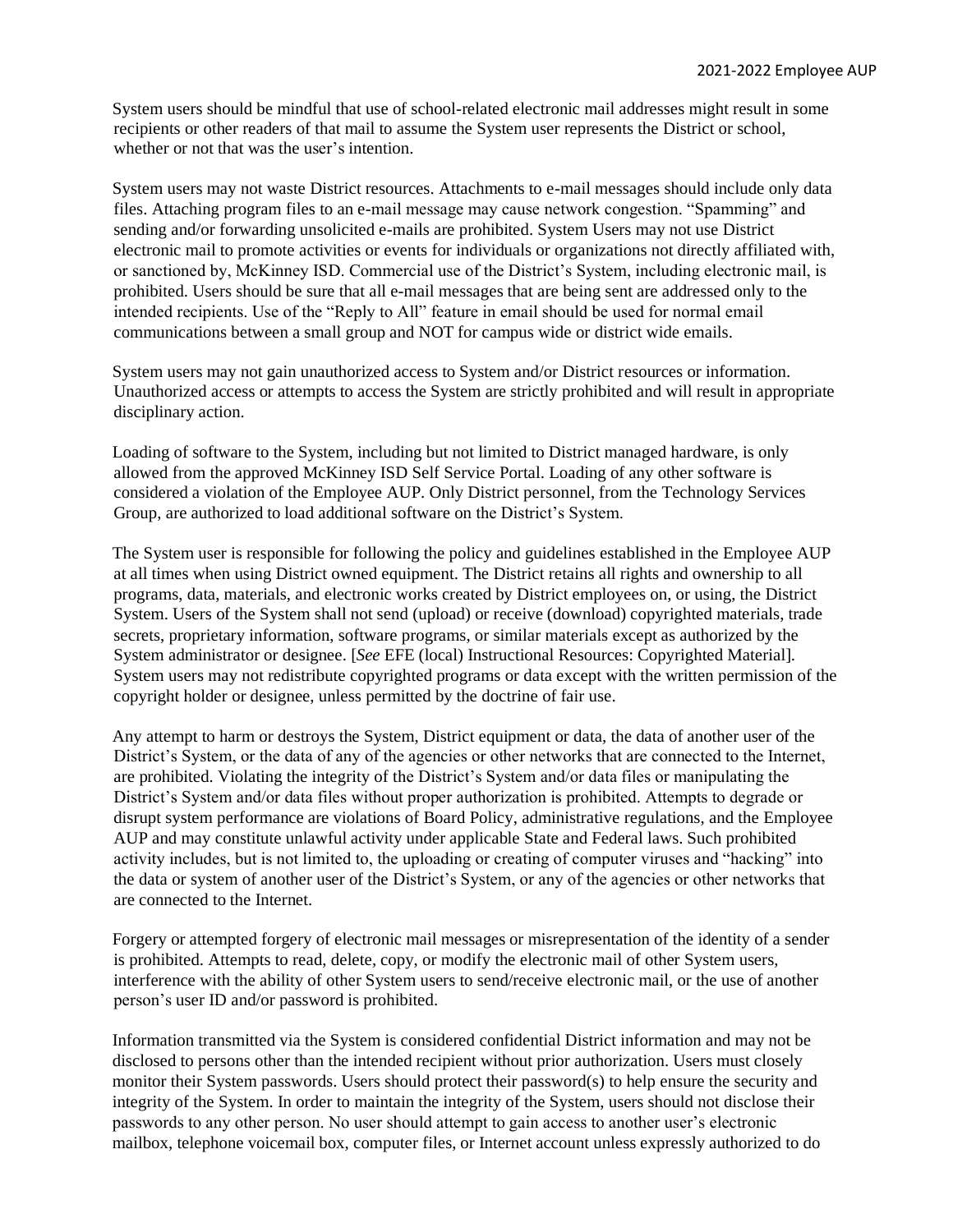so by an authorized representative of the District. Any user who receives information such as electronic mail messages in error should not read the message and delete immediately.

## **DATA PRIVACY AND PROTECTION**

Employees have a responsibility to protect the "personally identifiable information" (PII) and confidential data of any student, guardian, or employee information that they have access to. PII and confidential information includes, but is not limited to, name, social security number, driver's license or state ID number, medical information, date of birth, economic status, discipline infractions, race or ethnic information, academic or job performance, and home address.

The following requirements must be followed to protect the PII and confidential data entrusted to the district:

- 1. PII/photos of McKinney ISD students will not be posted on the MISD websites other than as permitted under District Processes/Guidelines and State and Federal law.
- 2. PII will not be loaded or sent to third party systems/software without district approval.
- 3. Email is not considered a secure method of transmission. PII other than name, email, and phone number will not be included in the subject or body of an email sent outside of the District. PII or confidential data may be included in an **encrypted** attachment provided the password is not included in the email.

To the extent employees' access student records and/or information through the System, employees must only access those records to which they are entitled to access as a school official with a legitimate educational interest in the records. In accordance with McKinney ISD Board of Trustees' Policies FL (LEGAL) and FL (LOCAL), "school officials" include:

- 1. An employee, trustee, or agent of the District, including an attorney, a consultant, contractor, a volunteer, and any outside service provider used by the District to perform institutional services.
- 2. An employee of a cooperative of which the District is a member or of a facility with which the District contracts for placement of students with disabilities.
- 3. A contractor retained by a cooperative of which the District is a member or by a facility with which the District contracts for placement of students with disabilities.
- 4. A parent or student serving on an official committee, such as a disciplinary or grievance committee, or assisting another school official in performing his or her tasks.

A school official has a "legitimate educational interest" in a student's record when he or she is:

- 1. Working with the student;
- 2. Considering disciplinary or academic actions, the student's case, or an individualized education program for a student with disabilities;
- 3. Compiling statistical data;
- 4. Reviewing an education record to fulfill the official's professional responsibility; or
- 5. Investigating or evaluating programs.

Employees violate this policy if they access information in which they do not have a legitimate educational interest, as defined above (e.g. accessing information of student's not in the employee's class, not on the employee's campus, etc.).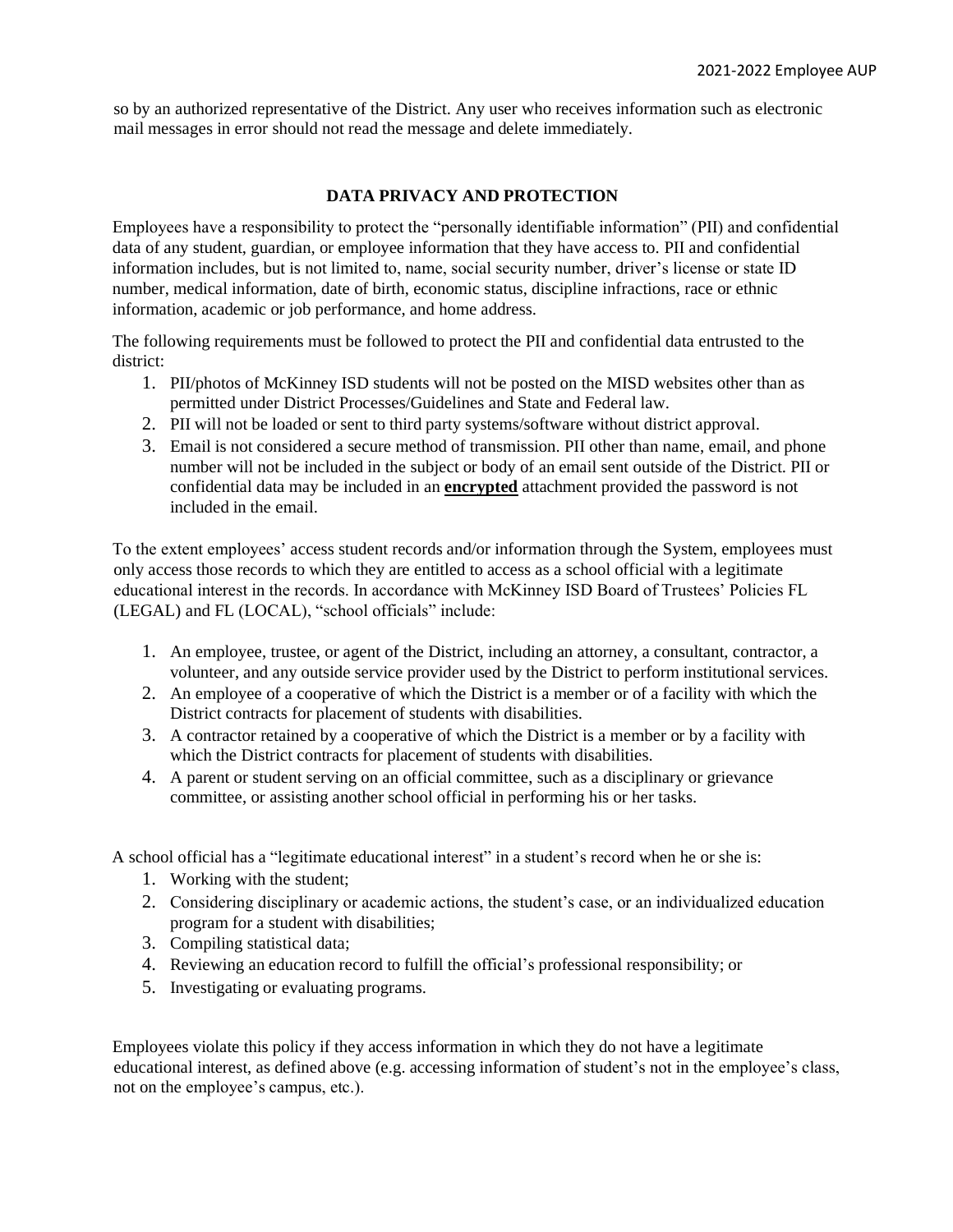#### **MONITORED USE**

For security and network maintenance purposes, authorized individuals within **McKinney ISD** may monitor equipment, systems and network traffic at any time. Electronic mail transmissions and other use of the System by employees are not private and may be monitored, reviewed, audited, intercepted, accessed, or disclosed at any time by designated District staff to ensure appropriate use.

The System's software and hardware that provides the District email capabilities has been publicly funded. For that reason, use of the System should not be considered a private form of communication. The content of any communication of this type is governed by the Open Records Act and the District is required to abide and cooperate with any legal request for access to email contents by the proper authorities.

One level of security McKinney ISD has implemented is the installation of the Internet Filtering Service. Employees that have an instructional need to access web sites that may be blocked should submit a ticket through the district help desk. In addition, all employees will receive classroom instruction regarding appropriate technology uses and acceptable Internet behavior, including a review of the Employee AUP. It is the user's responsibility to appropriately use technology resources. Should a user be found in violation of this policy, the incident will be regarded as a violation of school rules and Board Policy, resulting in disciplinary measures.

### **RECORDS RETENTION**

In accordance with the District's record management program, employees shall retain electronic records, whether created or maintained using the District's technology resources or using personal technology resources. Please be aware that electronic mail stored in user created folders on the District server will remain for seven (7) years (email remaining in the user's inbox will be deleted after 90 days). Employees shall keep all work-related electronic mail on the server and not archived elsewhere to a location off the server.

The District shall preserve documents, including electronically stored information, and suspend routine record destruction practices as applicable according to procedures developed by the records management officer:

- 1. In the event of pending or reasonably anticipated litigation;
- 2. In the event of an investigation by a federal agency or department or any bankruptcy case; or
- 3. In the event of a public information request.

Notification shall be given to appropriate staff of any applicable obligations to suspend routine record destruction practices. [See Board Policy CQ (local) and CPC (local)]

All District employees are required to abide by the Code of Ethics and Standard Practices for Texas Educators ("Code of Ethics"), State and Federal law, District Policy, this Employee AUP, and ethical standards when communicating with students and other employees, regardless of whether such communication takes place on campus, during instructional time, through use of the System, or not. District employees shall recognize these laws and regulations apply to any and all communication with students and other employees, including, but not limited to, use of email, social networking sites, cell phones, and text messaging.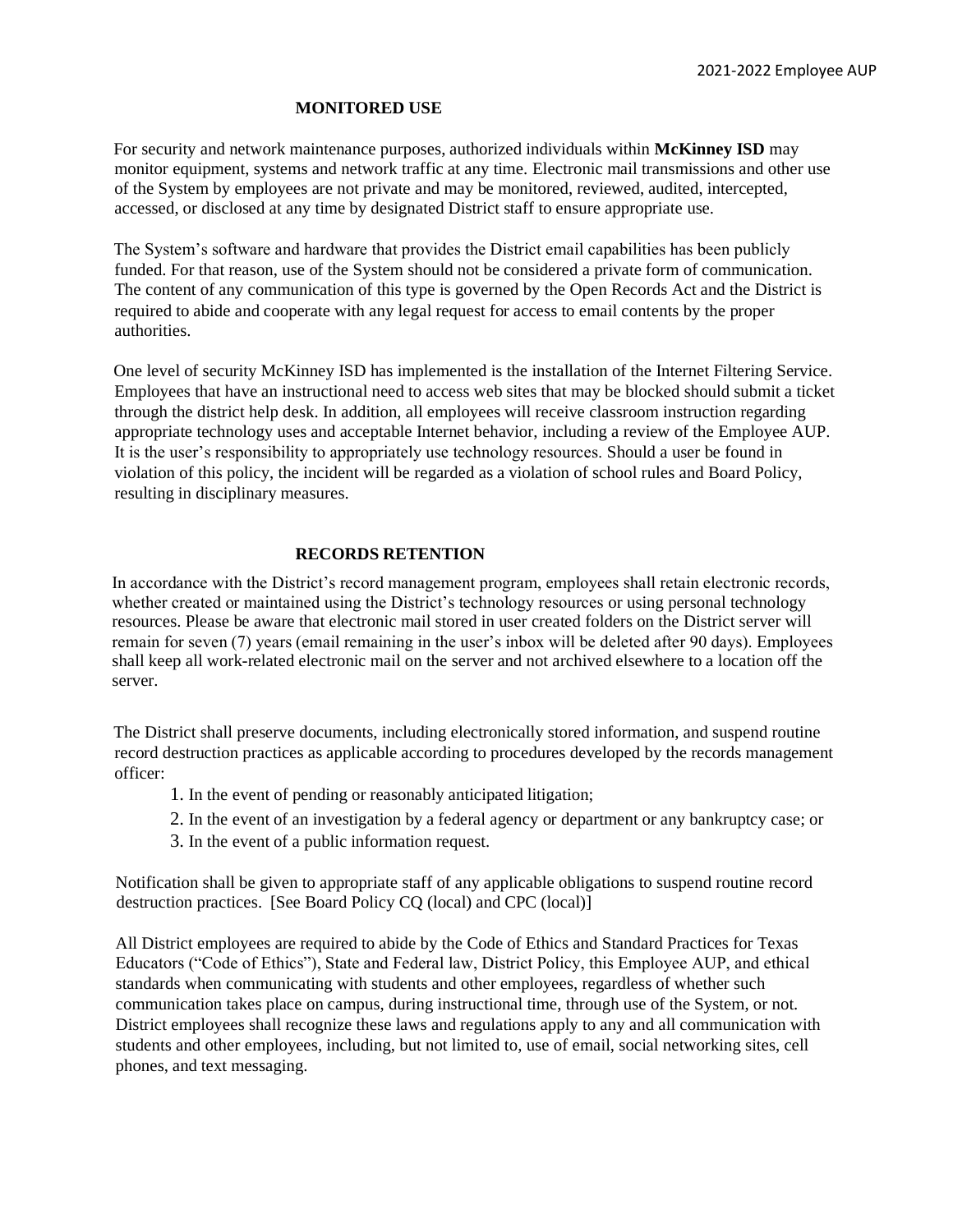#### **ELECTRONIC COMMUNICATION**

System users will ethically use electronic communication including telephone, cellular telephone, computer, computer network, personal data assistant or a pager. Communication includes emails, text messages, instant messages and any communication used through Internet websites including social media websites or social networking websites. All confidential data contained within an email message or attachment must be secured.

#### **ETHICAL USE**

Additionally, the Code of Ethics, Standard 3.6 provides, "the educator shall not solicit or engage in sexual conduct or a romantic relationship with a student." [*See* Board Policy DH (exhibit)]. Educators shall maintain the proper decorum in any and all communication with students, regardless of whether such communication occurs during or outside of the instructional day.

In accordance with McKinney ISD's expectations, District employees are prohibited from posting any information, pictures or otherwise, on the Internet that results in a violation of the Code of Ethics, State and Federal law, and District Policy, including the District's Standards of Conduct for all employees. District employees are also prohibited from using the District's System to access sites in violation of this Employee AUP, as detailed above (see section titled "Acceptable Use"). Please be aware that the District will hold employees responsible for any and all information deemed objectionable by the Code of Ethics, State and Federal law, District Policy, or this Employee AUP on an Internet site that is within the control of an employee, including, but not limited to, comments sent from third parties to the employee's site. District employees are required to abide by the Code of Ethics as defined in Board Policy DH (exhibit), when accessing all Internet sites, including blogging sites, micro-blogs, chat and messaging services, and social networking sites. Social networking sites include, but are not limited to Facebook, Twitter, Flickr, and dating or match making websites. District employees, who use social networking sites as a means of communication with students outside of their capacity as an educator or District employee, shall ensure that all communications with students or other employees are consistent with the District's Standards of Conduct, the Code of Ethics, State and Federal law, District Policy, and this Employee AUP.

The District recognizes and respects an employee's right to freedom of speech. [See Board Policy DG (legal)]. However, when the right impinges on, and/or compromises, an employee's ability to effectively perform his/her work, the District must take appropriate action. Specifically, the District will investigate and, when necessary, evaluate disciplinary action when information posted by an employee on an Internet site results in conduct including, but not limited to: conduct that compromises the dignity of the profession; conduct that does not respect and obey the law; conduct that does not demonstrate integrity; conduct that does not exemplify honesty; conduct that constitutes moral turpitude; or any other conduct in violation of Board Policies. [See Board Policies DH series]. Accessing and/or modifying such sites utilizing the System may also result in a violation of the Employee AUP.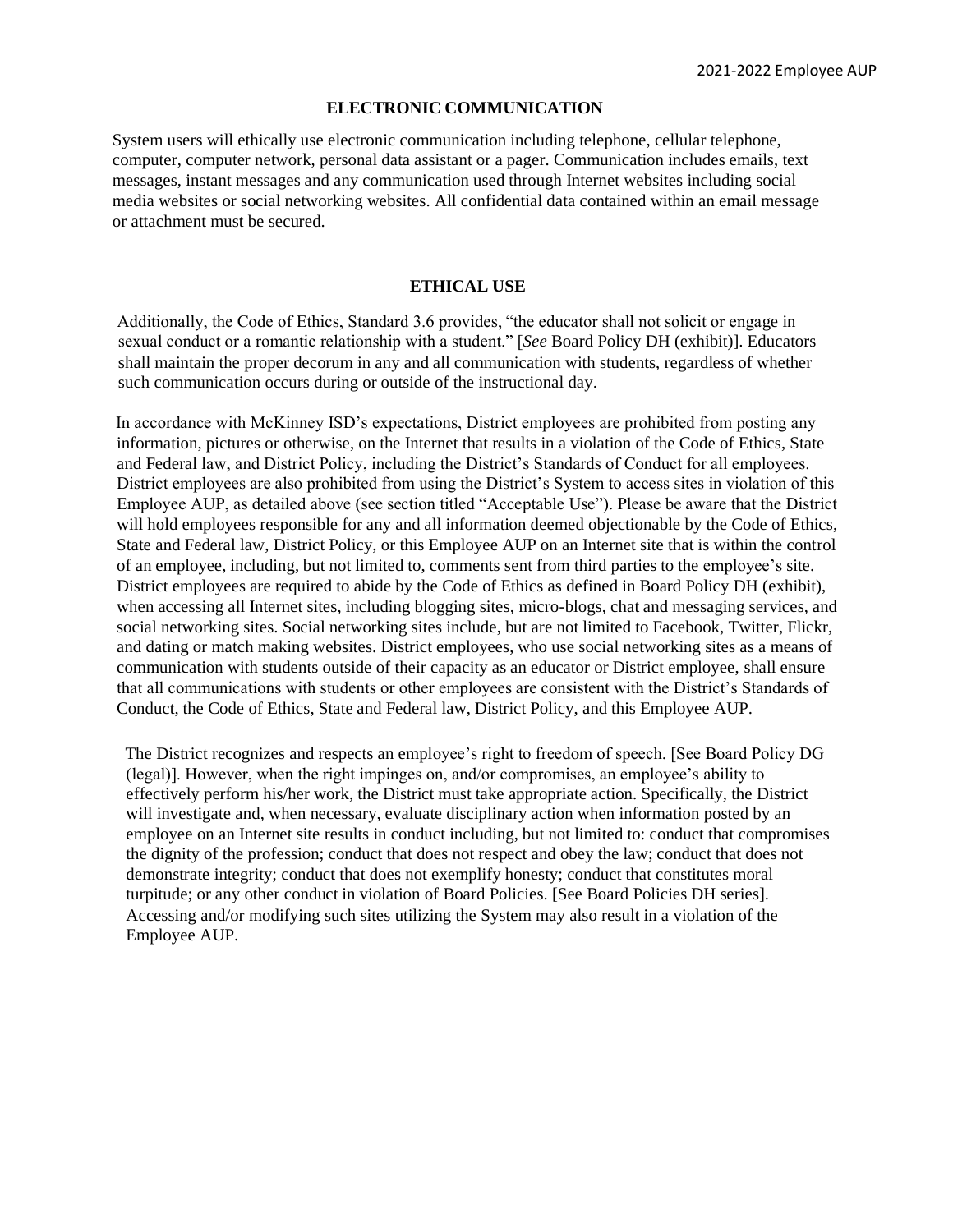### **VIOLATIONS/SANCTIONS**

Non-compliance with the Employee AUP and/or District Policy may result in suspension of access, termination of privileges, and/or other disciplinary action consistent with Board Policies and State or

Federal law. [*See* the Employee Handbook and Board Policies DH series]. Violations of law may result in criminal prosecution as well as disciplinary action by the District. Persons whose violations of the Employee AUP result in system disruption or damage may be responsible for reimbursement of costs incurred in system restoration.

### **DISCLAIMER OF LIABILITY**

The District shall not be liable for an employee's inappropriate use of electronic communications resources or violations of copyright restrictions or other laws, an employee's mistakes or negligence, and for any costs incurred by employees through the use of the System. The District shall not be responsible for ensuring the accuracy, age appropriateness, or usability of any information found on the Internet. No warranties of any kind are offered either expressed or implied.